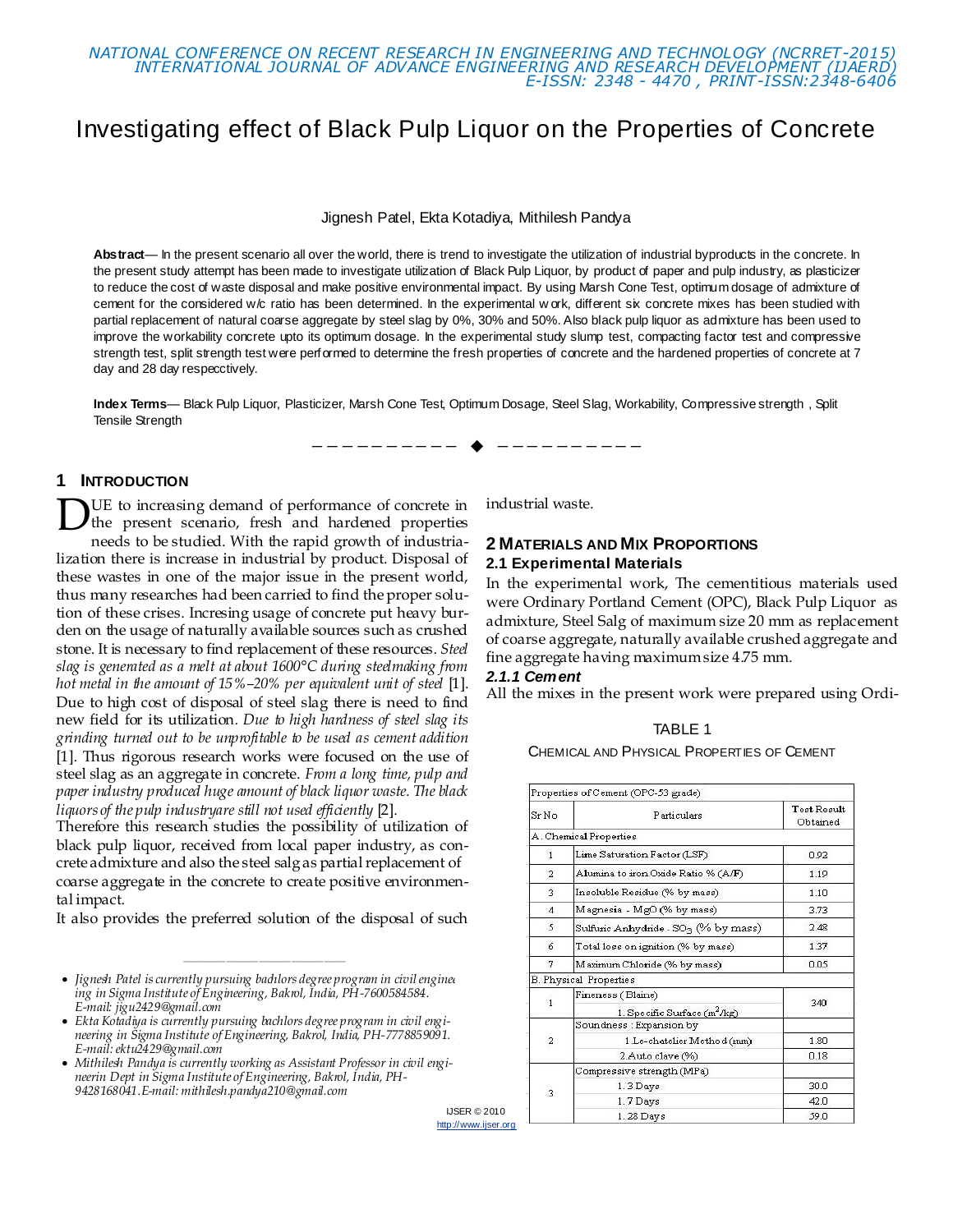nary Portland Cement-53 Grade (OPC-53 Grade).

The Chemical and physical properties of cement are given in Table 1. The obtained results of cement satisfied the criteria as per IS 12269:1987.

#### *2.1.2 Fine Aggregate*

The fine aggregate used throughout the experimental investigation were alluvial sand from single source. Sieve analysis of fine aggregate was performed to determine the particle size distribution of fine aggregate. As per IS: 383-1970 grading zone of fine aggregates were confirmed as Zone III.

### *2.1.3 Coarse Aggregate*

The coarse aggregate used throughout the experimental investigation were naturally irregular and partly rounded at the edge having 10-20 mm size of aggregate. Also coarse aggregate (grit) having size 5-10 mm were considered for the study. Sieve analysis of coarse aggregate was performed on both the samples to determine the particle size distribution of coarse aggregate. As per IS: 383-1970 grading of coarse aggregates were confirmed as well graded aggregate for both sample.

#### *2.1.4 Steel Slag*

Since steel slag has low pozzolanic activity it could be use as aggregate. In the present work, the possibility of steel slag utilization instead of aggregates in concrete is studied by partially replacing natural aggregate with steel slag. The steel slag used was of uniform size passing through 20 mm sieve.

### *2.1.5 Black Pulp Liquor*

In the present experimental work, to alter the fresh properties of concrete, Black pulp liquor was used as admixture. Charac-

TABLE 2 PROPERTIES OF BLACK PULP LIQUOR

|              | Properties of Black Pulp Liquor                      |                                                                |  |
|--------------|------------------------------------------------------|----------------------------------------------------------------|--|
| Sr.No        | Particulars                                          | Test Result<br>Obtained (gm per<br>kg of dry solid<br>Content) |  |
| $\mathbf{1}$ | Potassium K                                          | 3.34                                                           |  |
| 2            | Sulfur total Stot                                    | 5.5                                                            |  |
| 3            | $\emph{Carbon total } C_{\small\textrm{tot}}$        | 0.41                                                           |  |
| 4            | Sulfide $S^2$                                        | 1.93                                                           |  |
| 5            | Sodium Hydroxide NaOH                                | 1.1                                                            |  |
| 6            | Carbonate CO3                                        | 6.2                                                            |  |
| 7            | Sodium sulfite $\rm Na_2SO_3$                        | 0.1                                                            |  |
| 8            | Sodium thiosulfate $\text{Na}_2\text{S}_2\text{O}_3$ | 2.13                                                           |  |
| 9            | Sodium sulfate $\rm Na_2SO_4$                        | 1.23                                                           |  |
| 10           | Carbon (C) Content                                   | 31.9                                                           |  |
| 11           | Hydrogen (H) Content                                 | 3.33                                                           |  |
| 12           | Nitrogen (N) Content                                 | 0.08                                                           |  |

terization of the black pulp liquor was carried out by determining the relevant parameters which are mention in Table 2. Optimum dosage of this admixture has been applied to different mixes of concrete.

## **2.2 Mix Design**

Mix design for different concrete mixes were prepared according to IS 10262:2009 (first revision), for each concrete of a cubic meter. The water/cement ratio of concrete was taken as 0.45 for all mixes of M25 grade of concrete. Consequently, the dosage of admixture (Black Pulp Liquor) varied according to the mix to alter the fresh properties of concrete. Concrete compo-

TABLE 3 CONCRETE MIX DESIGN

|                         | Mix Proportions                           | Concrete Mixes                |              |              |                     |                      |         |
|-------------------------|-------------------------------------------|-------------------------------|--------------|--------------|---------------------|----------------------|---------|
| Sr No                   |                                           | B <sub>0</sub> S <sub>0</sub> | <b>B0S30</b> | <b>B0S50</b> | B <sub>2.5</sub> S0 | B <sub>2</sub> .5S30 | B2.5S50 |
|                         | Cement $(kg/m3)$                          | 320                           | 320          | 320          | 320                 | 320                  | 320     |
| $\overline{2}$          | Fine Aggregate $(kg/m3)$                  | 866                           | 866          | 866          | 866                 | 866                  | 866     |
| $\overline{\mathbf{3}}$ | Coarse Aggregate (kg/m <sup>3</sup> )     | 1143                          | 800          | 572          | 1143                | 800                  | 572     |
| $\overline{4}$          | Steel Slag (kg/m <sup>3</sup> )           | 0                             | 343          | 571          | Ũ                   | 343                  | 571     |
| 5                       | Black Pulp Liquor (% by weight of cement) | 0                             | 0            | 0            | 25                  | 25                   | 25      |

sition for mix is been given in Table 3.

The modification was made by replacing the natural aggregate with steel slag by proportion of 0%, 30% and 50%.

## **3 SPECIMEN PREPARATIONS AND TESTING PROCEDURE 3.1 Specimens**

In the present experimental work to study the fresh properties of concrete, slump cone test was performed for all mixes. Also in order to study and compare compressive strength and split tensile strength for each mix of concrete, cube of size 150mm x 150 mm x 150 mm and cylinder of size with diameter of 150 mm and length of 300 mmwere casted in gunmetal moulds. After being de-moulded at the age of one day, all specimens were cured in water at room temperature until the age of 7 and 28 days. Using compression tesing machine having capacity of 3000 kN, compressive strength at 7 and 28 day and split tesnsile strength 28 day were measured. The results reported are the average of three specimens.

### **3.2 Tests**

To investigate effect of black pulp liquor in concrete, slump cone test, compressive strength and split tensile test were performed to evaluate the fresh and hardened properties of concrete mix.

### *3.2.1 Marsh Cone Test*

The Marsh cone test is non-standard test most typically used to investigate the fluidity of cement pastes and cement mortars. In the present work, water/cement ration was considered as 0.45 and marsh cone used was a type of funnel having neck with opening of 8 mm for cement paste mixes as shown in Fig 1.In this study, cement paste mixes were prepared by varying the percentage dosage of admixture by weight of cement. For the experiment, an initial volume of 1000 ml of paste was poured into the cone and the time required for 500 ml of it to flow out was measured.

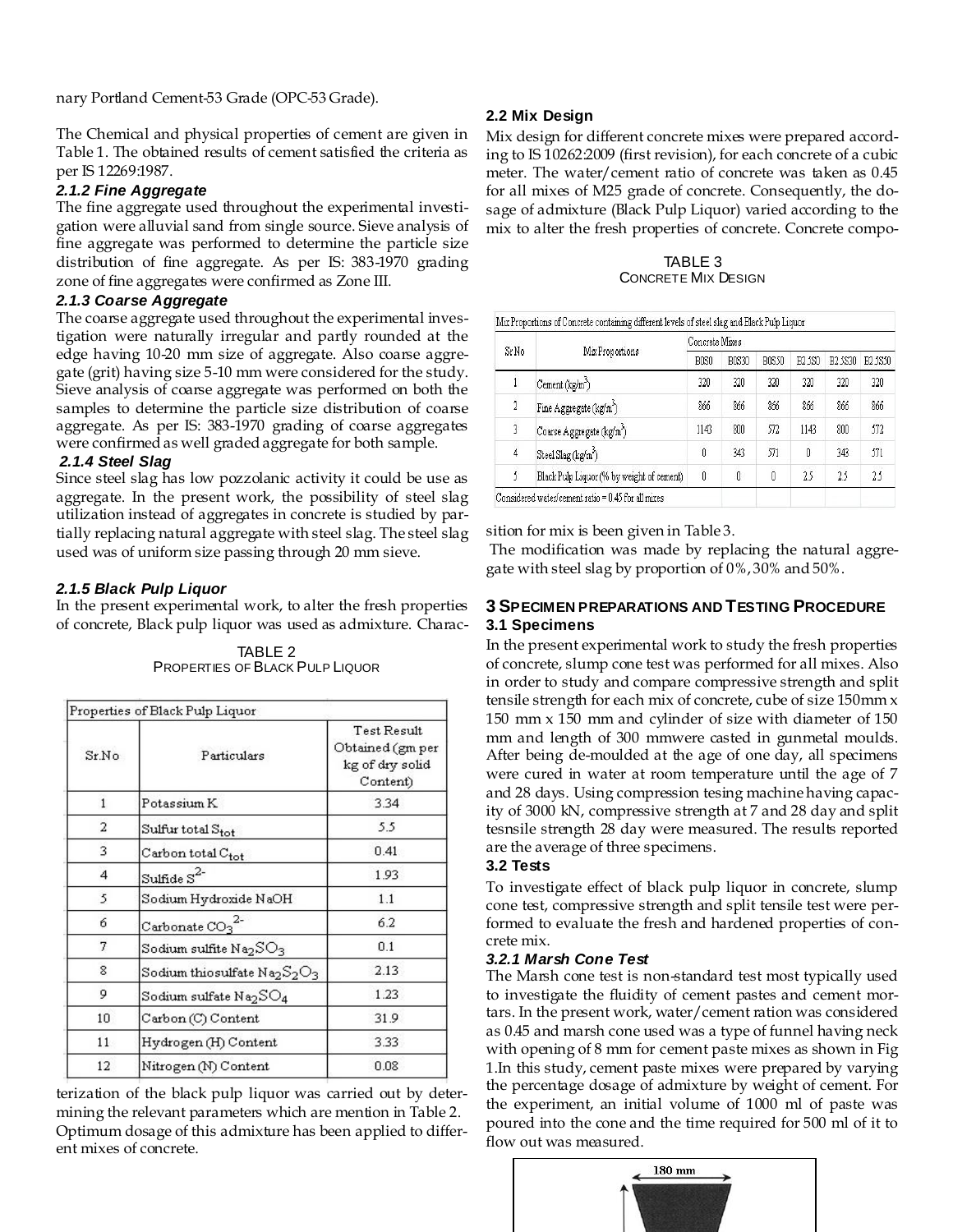Marsh test gives the fluidity of the paste in terms of the flow time, higher the flow time, lower is the fluidity of the paste. The saturation point is the dosage beyond which further addition of admixture does not increase fluidity significantly but can produce segregation [3].



From the observed test results shown in Fig 2 the saturation dosage of 2.5% can be taken as the optimum dosage admixture of for a given cement paste mixes. The observed amount optimum dosage of admixture was used in the concrete mixes to increase the workability.

#### *3.2.2 Slump Cone Test*

As per the IS 1199:1959, standard slump cone test is used to measure the workability of concrete mixes.



From the observed result of slump cone test is been shown in Fig 3. The workability of concrete mix is been improved by adding the admixture.

#### *3.2.3 Compressive Strength Test*

The cube specimen were subjected to a sustained varying compressive force until there ultimate load carrying capacity or failure of specimen. The observed result of compressive strength test is been shown in Fig 4 A and Fig 4 B.



In the present work, compressive strength was determined according to IS 516:1959 at various ages of a period of 7 and 28 days.

#### *3.2.4 Split Tensile Strength Test*

The cylindrical specimen were subjected to a sustained varying tensile force until there ultimate load carrying capacity or failure of specimen. The observed result of compressive strength test is been shown in Fig 5 A and Fig 5 B.

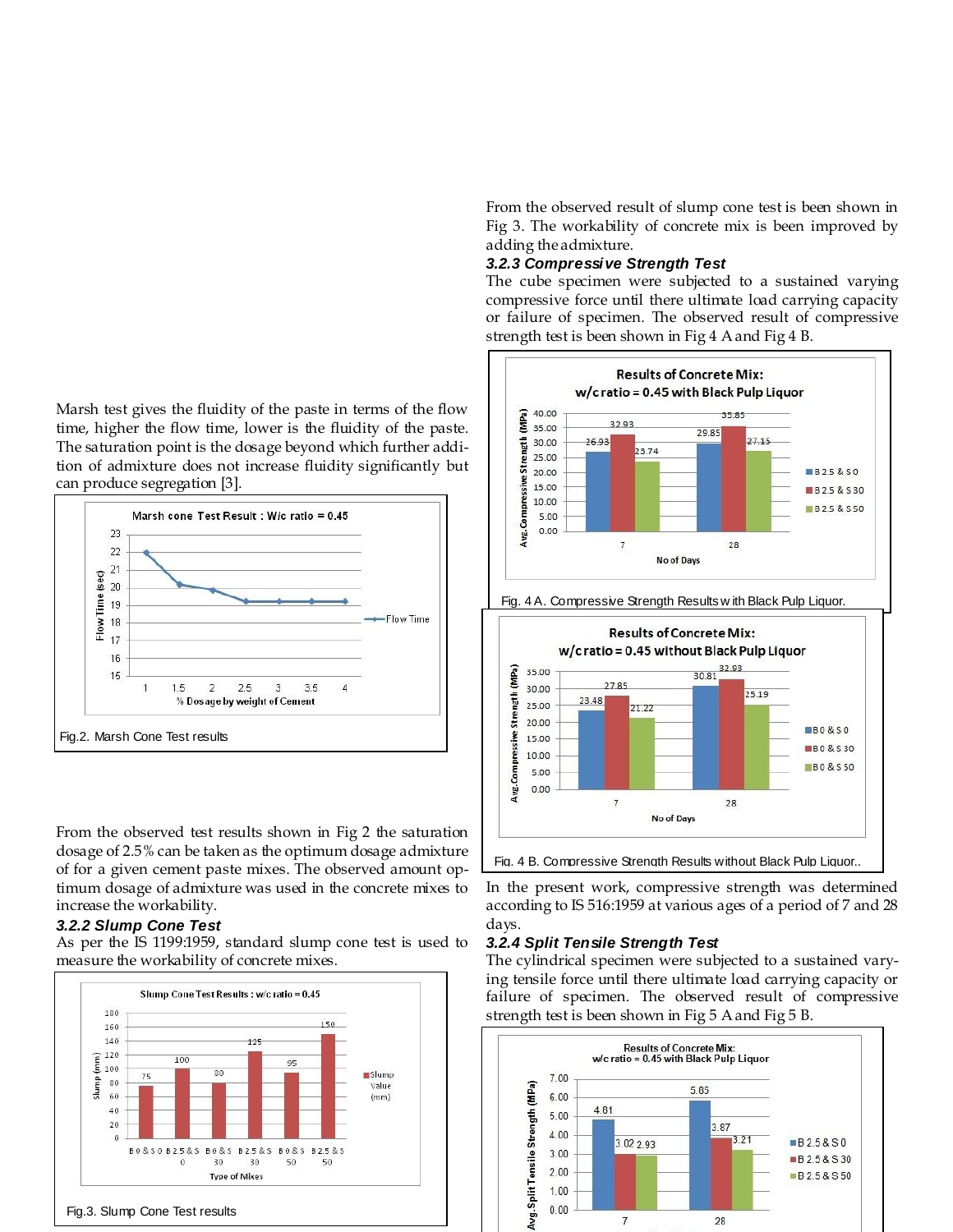

In the present work, split tensile strength was determined according to IS 5816:1999 at ages of a period 28 days.

## **4 RESULTS AND DISCUSSION**

### **4.1 Workability of fresh concrete**

From the results shown in figure 3, it can be observed that the mixes incorporating admixture demonstrate better dispersion of cement particle hence improved workability of concrete mix. Also, from the experimental results it can be observed that there is increase in workability of concrete mix in which natural aggregate is replace by steel slag by 0%, 30% and 50% respectively. This type of pattern is been observed in all the mixes of concrete.

### **4.2 Compressive Strength**

For concrete cube specimen cured in water, the result of compressive strength with ages is shown in figure 4. It can be observed that the compressive strength increases upto certain replacement of natural aggragate with steel slag. Also addition of admixture, black pulp liquor, in concrete mixtes shows increase in strength in early period and upto upto certain replacement of natural aggragate with steel slag.

Therefore, the inclusion of black pulp liquor in concrete mix, mainly affects short-term strength of concrete. Considering the same mix proportion obtained results shows increase in strength as 7% and 20% without and with addition of black pulp liquor for the 30% replacement of natural aggregate by steel slag. By increase in the replacement upto 50% it reduces upto 24% in both cases.

## **4.3 Split Tensile Strength**

For concrete cylinder specimen, the result of split tensile strength with 28 day age is shown in figure 5. It can be observed that split tensile strength decreases with increasing replacement of natural aggragate with steel slag. Addition of admixture, black pulp liquor, in concrete mixtes shows very few variations in the test results. For the same mix proportion obtained results shows decrease in strength as 24% and 34% without and with addition of black pulp liquor for the 30% replacement of natural aggregate by steel slag. By increase in the replacement upto 50% it reduces upto 15% and 17% in both cases respectively.

## **5 CONCLUSIONS**

The influence of steel slag and black pulp liquor in concrete were evaluated in this study and the following findings are concluded:

- The workability (Slump value) of concrete mix fairly increases as the ratio of replacement of natural aggregate to steel Slag increases as 0%, 30% and 50% without using admixture.
- By addition of admixture (Black pulp liquor) results shows prompt increase in workability as the ratio of replacement of natural aggregate to steel Slag increases as 0%, 30% and 50%.
- Steel slag meets the requirements to be used as aggregate in concrete mixes partly upto 30%.
- The maximum compressive strength value occurs at 30% replacement of natural aggregate by steel slag and the results declines beyond the 30% replacement ratio.
- The result obtained indicates the improvement of compressive strength for replacement of natural aggregate by steel slag ratio is been from 0-30%.
- The result obtained indicates decrease in split tensilr strength by incresing replacement ratio of as 0%, 30% and 50% natural aggregate by steel slag.
- Addition of admixture (Black pulp liquor) in concrete mix fairly affects the split tensile strength of concrete.

### **ACKNOWLEDGMENT**

The authors would like to express their gratitude to Mr. Jay Patel, (I/c) Principal of Sigma Institute of Engineering and Mrs. Jasmini Khatri, HOD of Sigma Institute of Engineering. The authors are thankful to Sigma Institute of Engineering for providing required references and opportunity to present this work. The authors are thankful to all the technical staff members of Civil Engineering Department, SIE, for providing guidance as and when required. At last, we would like to thank our family and friends who directly or indirectly helped in completing this work.

## **REFERENCES**

- [1] I. Netinger, "Concrete containing steel slag aggregate: performance after high temperature exposure", Concrete Repair, Rehabilitation and Retrofitting III -Alexander et al. (eds), Year 2012, Taylor & Francis Group, London, ISBN 978- 0-415-89952-9.
- [2] Samar A. El-Mekkawi, Ibrahim M. Ismail , Mohammed M. El-Attar , Alaa A. Fahmy , Samia S. Mohammed, "Utilization of black liquor as concrete admix-